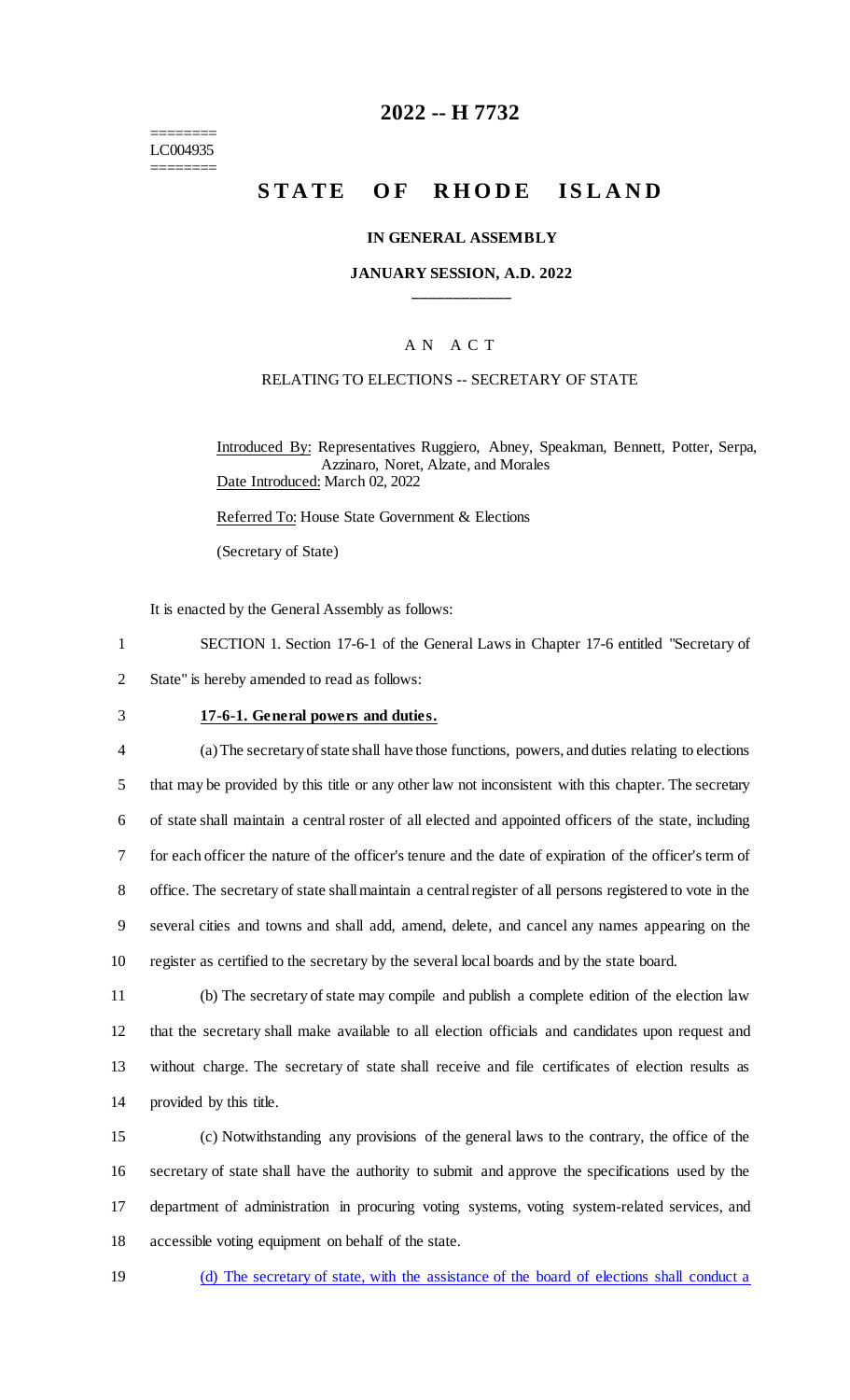cybersecurity assessment of election systems and facilities. The cybersecurity assessment shall include an assessment of the voter registration system, voting equipment, mechanisms to transmit election results, electronic poll books, and security of facilities. SECTION 2. Chapter 17-6 of the General Laws entitled "Secretary of State" is hereby amended by adding thereto the following sections: **17-6-1.4. Election systems cybersecurity review board.**  (a) The secretary of state shall establish an election systems cybersecurity review board. The review board shall be comprised of the secretary of state, or designee, the executive director of the board of elections, or designee, the executive director of the Rhode Island League of Cities 10 and Towns, or designee, a representative from the Rhode Island national guard, a representative from the Rhode Island state police, and a representative from the Rhode Island division of information technology. (b) The secretary of state, or designee, shall serve as chairperson of the review board. (c) It shall be the duty of the election systems cybersecurity review board to review the assessments conducted by the board of elections and department of state and also to procure a third- party assessment of the election systems. The review board will provide a security analysis of the election systems and election facilities and shall issue a report based on its assessment with any recommendations to improve the cybersecurity of the election systems and election facilities. 19 (d) The secretary of state shall adopt rules defining classes of protected election data and establish best practices for identifying and reducing risk to the electronic use, storage, and transmission of election data and the security of election systems. (e) The cybersecurity review board shall issue a report no later than two (2) months prior 23 to a statewide primary election referenced in § 17-15-1. **17-6-14. Cybersecurity training for local boards of canvassers.**  The secretary of state shall offer training annually regarding cybersecurity best practices 26 to local boards of canvassers. SECTION 3. Chapter 42-7 of the General Laws entitled "Executive Department" is hereby amended by adding thereto the following section: **42-7-9. Cybersecurity incident response group.**  (a) The governor shall establish a cybersecurity incident response group, which shall include the superintendent of the Rhode Island state police, or designee, the adjutant general of the Rhode Island national guard, or designee, the director of the Rhode Island division of information technology, or designee, the director of the Rhode Island emergency management agency, or designee, executive director of the Rhode Island League of Cities and Towns, or designee and the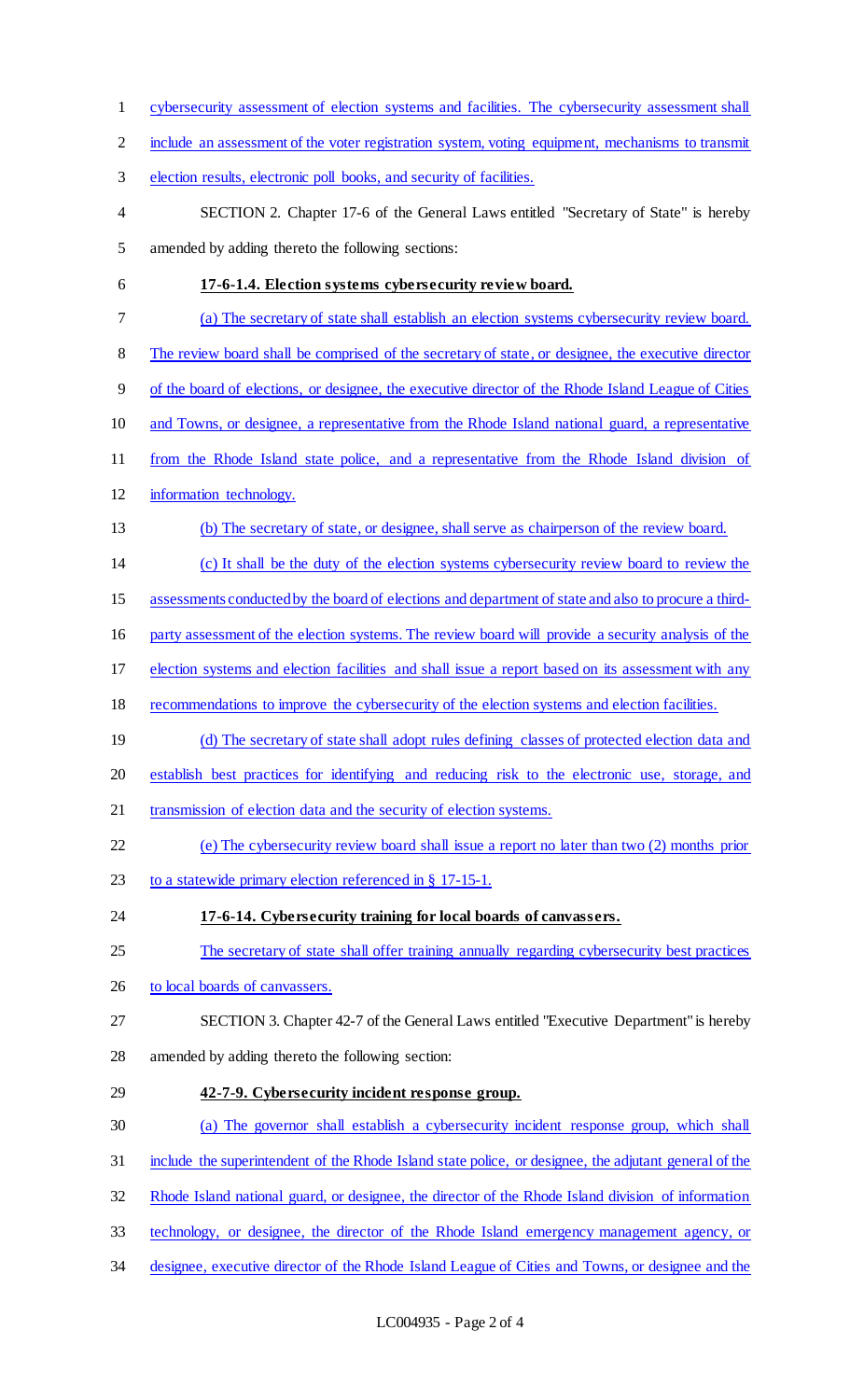- secretary of state, or designee.
- (b) The cybersecurity incident response group shall:
- (1) Establish communication protocols in the event of a breach of cybersecurity in any
- agency or public body. The protocols shall include, but not be limited to:
- (i) A list of potential cybersecurity breaches that would require reporting;
- (ii) State and local entities covered within the communication plan;
- 7 (iii) Mechanisms to communicate a cybersecurity breach in a timely manner to members
- of the public and other relevant parties who may be affected by the breach; and
- (iv) Primary contact at each agency or public body.
- (c) The cybersecurity incident response group shall also establish long-term policy
- planning and goals for the state and municipalities regarding evolving cybersecurity threats and
- how to address them in a coordinated manner.
- (d) The cybersecurity incident response group shall be subject to chapter 46 of title 42,
- ("open meetings"), and chapter 2 of title 38, ("access to public records").
- SECTION 4. This act shall take effect upon passage.

======== LC004935 ========